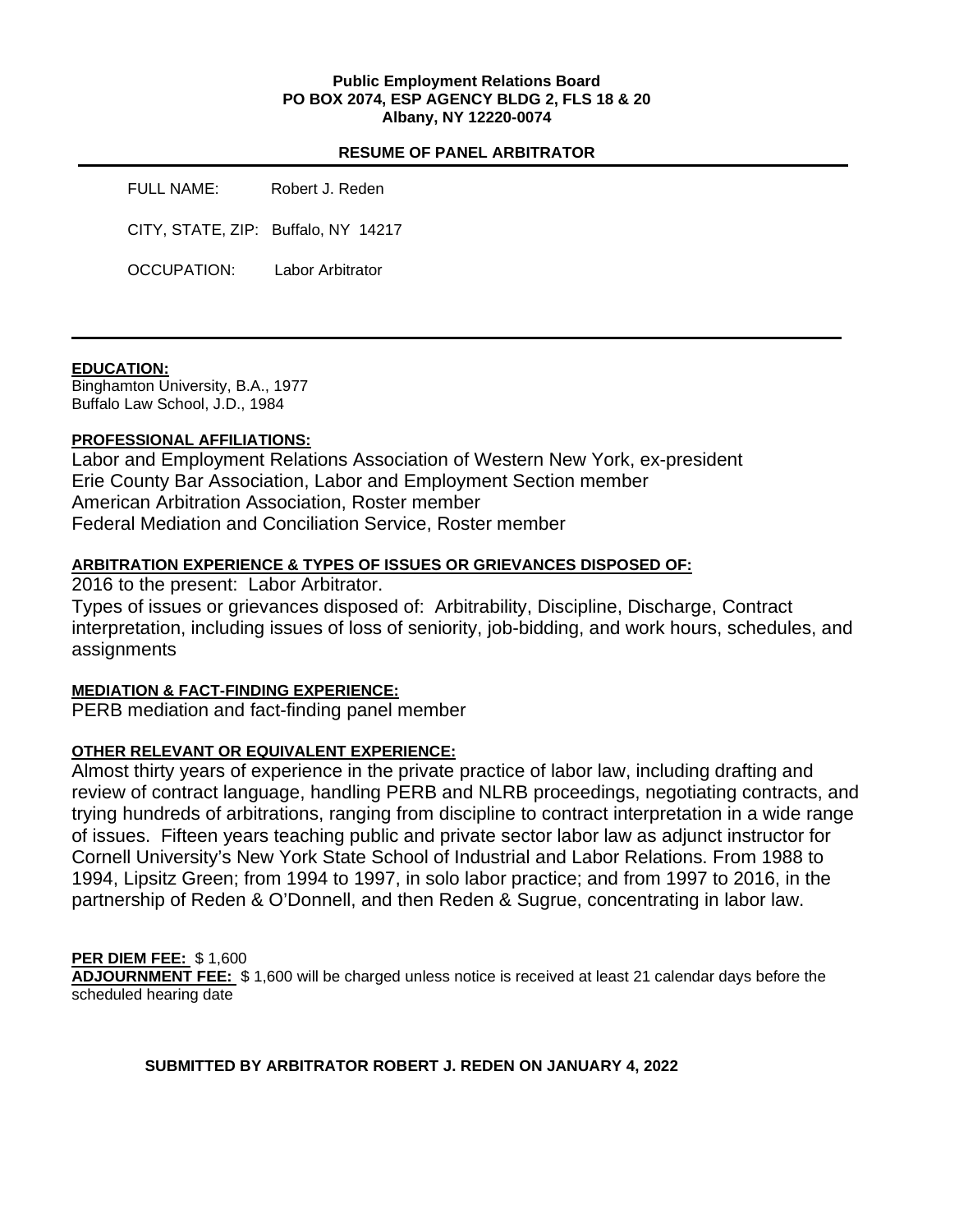#### **Public Employment Relations Board PO BOX 2074, ESP AGENCY BLDG 2, FLS 18 & 20 Albany, NY 12220-0074**

## **BILLING DISCLOSURE STATEMENT**

### ARBITRATOR'S NAME: Robert J. Reden

The following is a description of my fees and expenses:

## A) HEARING TIME.

- (1) My per diem is \$1,600 for each day or any part thereof spent hearing a case.
- (2) If a hearing day exceeds 7 hours, I charge:

 $\Box$ a second full per diem  $X\Box$ a prorated per diem (in the arbitrator's discretion)

 $\Box$ no additional charge  $\Box$ other (describe) :

(3) Additional comments:

B) STUDY TIME.

- (1) I charge \$ 1,600 for each day spent in preparation of the opinion and award.
- (2) This charge  $x$  will  $\Box$  will not be prorated for partial days devoted to such preparation.
- (3) Additional comments:

## C) TRAVEL TIME AND EXPENSES.

(1) When travel time plus hearing time exceeds 7 hours in a calendar day:

 $x \Box$  Not applicable (no additional charge)

 $\Box$  I charge as follows (describe):

(2) I charge for actual, travel-related expenses incurred in connection with the case  $x \rightarrow YES \cap NO$ .

Where appropriate, a mileage charge for auto travel will be billed at:

 $x \cap$  Prevailing IRS rate  $\Box$  Other (describe):

(3) When the scheduled hearing day(s) requires an overnight stay:

 $x$  There is no charge, other than for lodging and subsistence.

 $\Box$ I charge as follows (describe):

(4) Additional Comments: